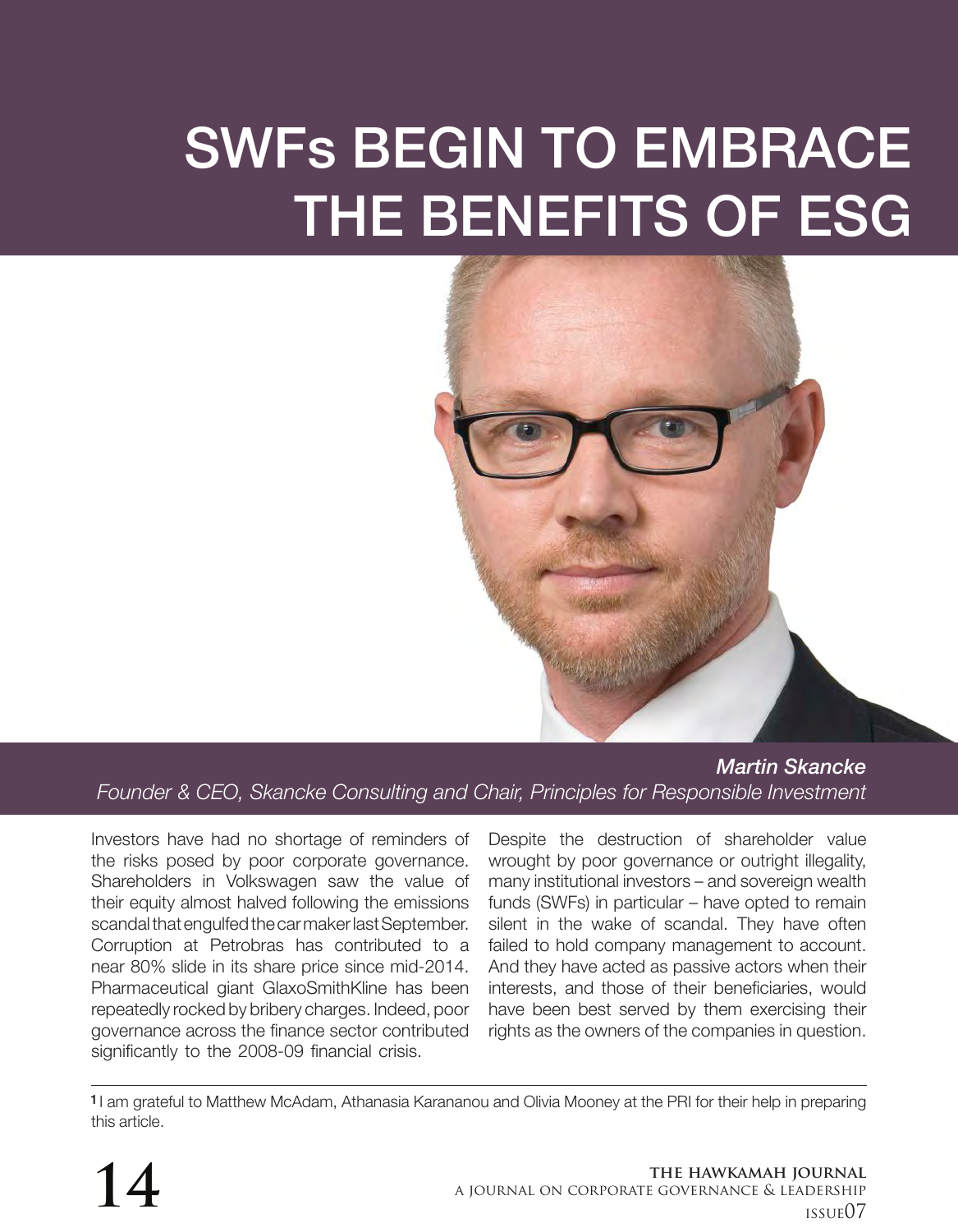One of the six pledges that institutional investors make when they sign up to the UN-supported Principles of Responsible investment (PRI) is to become "active owners", and incorporate environmental, social and governance (ESG) issues into their ownership policies and practices. We believe that applying this principle, and the other five on which the PRI rests, can have a positive impact on investment performance, and will better align investors with the broader interests of society. Why do we believe that, and how might investors, including SWFs, best pursue active ownership?

Clearly, the most important reason is that governance failures can lead to substantial financial losses. Indeed, of the many so-called 'non-financial' factors, it is failures of governance that can most directly lead to substantial losses. Where environmental and social factors can often weigh on a company's financial performance over long time periods, governance scandals can have immediate financial impacts. Moreover, it can be argued that the majority of environmental and social impacts are themselves the result of poor governance – whether at Volkswagen, the breakdown in employee relations at South African platinum miner Lonmin that culminated in the Marikana shootings in 2012, or the safety failures that led to BP's Deepwater Horizon disaster in 2010, for example.

There is considerable empirical evidence that supports this. In a meta-analysis of some 200 highquality academic papers, a landmark study<sup>2</sup> by the University of Oxford and Arabesque Partners came to the somewhat intuitive conclusion that "the majority of current studies suggest that superior governance quality leads to better financial performance." Specifically, it cites a study finding that a portfolio that goes long well-governed firms and short poorly governed firms created an annual outperformance of 10% to 15% over the period 1990 to 2001.

The analysis also found that portfolios weighted towards companies with improving ESG metrics outperform those with strategies based on static ESG criteria. "It is therefore logical for investors to seek to influence the companies into which they have invested in order to improve the company's ESG metrics," the report says.

This approach has found real-world expression in the 'CalPERS effect', where engagement by the California pension giant with companies on corporate governance has shown to be correlated with improved performance. Specifically, in 2014 CalPERS, which was also a founding signatory to the PRI, disclosed that the 188 companies it engaged outperformed the Russell 1000 index by an average of 14.4% over the five years after the engagement began. In the three years prior to engagement, they lagged the index by nearly 39%, on average.

The assumption behind these figures is that "many corporate assets are poorly managed and that resources spent on identifying and rectifying those cases can create substantial opportunity and premium returns for active shareholders," according to Andrew Junkin, Managing Director at investment advisors Wilshire Associates, who wrote the report analysing the findings for CalPERS.

There are other reasons for institutional investors to devote more attention to the governance of the companies in which they invest. The first is the 'agency problem', where company management, acting as agents to company shareholders, may seek to act in their own interests rather than those of the shareholders. Possibly the most egregious example was the collapse of Enron in 2001, when company management engaged in false accounting to inflate the value of Enron's stock.

The second is that poorly governed companies may expose their investors to indirect reputational exposures. A case in point was a Dutch TV programme in 2007 that revealed investment by

 Clark, G; Feiner, A; Viehs, M: From the Stockholder to the Stakeholder, How Sustainability Can Drive Financial 2Outperformance. University of Oxford, Arabesque Partners, 2015.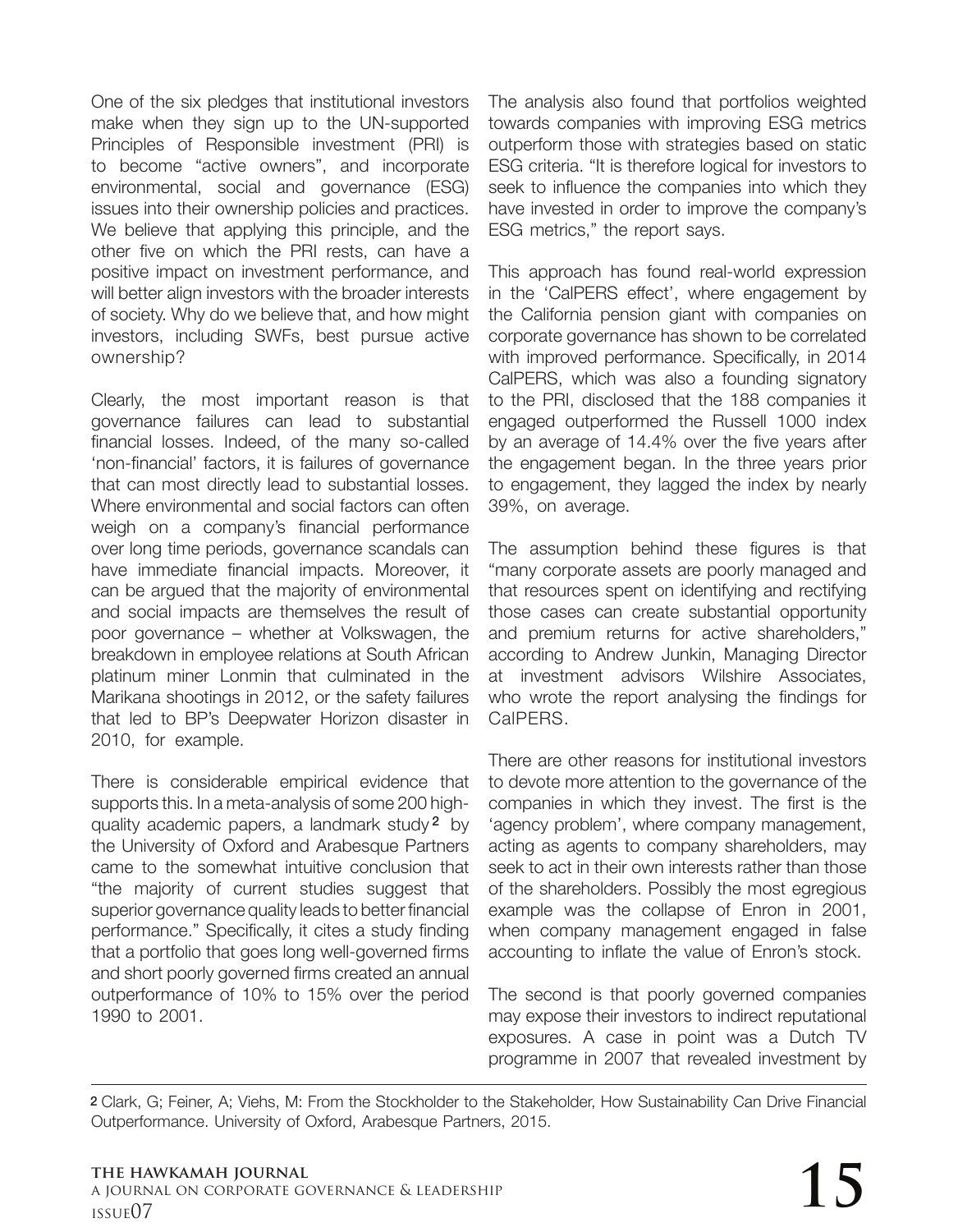some of the country's leading pension funds in manufacturers of cluster munitions and landmines. The UK's Church of England pension fund was caught out in 2013, when it emerged that it had a small investment in Wonga, a pay-day lending firm, at the same time as the Archbishop of Canterbury was campaigning against what he argued were "unethical" practices by such firms.

SWFs are far from immune to such exposures. Norges Bank Investment Management – which manages Norway's oil fund – has faced criticism over an alleged lack of oversight at SCA. Last year, evidence emerged of corruption around expense claims and the misuse of corporate jets at the Swedish financial services group. Other investors accused NBIM, which had an 8% stake in the company, of failing to hold executives to account.

There are also reasons specific to the nature of SWFs that reinforce the case for their embrace of leading corporate governance practices. First, as significant investors, they often hold much larger stakes in individual companies than most institutional investors. Since ownership in many companies is very fragmented, even a shareholding of a few percent can make an investor one of the top 3-5 owners and ensure that an investor's voice is heard clearly at board level.

Second, SWFs also tend to be long-term investors. Again, this gives their views more weight at board level. It also means that they are able to capture the improved share price performance that follows improvements in corporate governance.

Third, SWFs are often 'universal owners', with diversified portfolios across most major equity markets. For such universal owners, many ESGrelated externalities are internalized in the overall portfolio: while an individual company may prosper by tolerating worker exploitation in its supply chain, or by dumping pollution into the environment, other companies in its portfolio, and the wider society and economy, are likely to bear the costs. In corporate governance, bribery is a case in point. While one portfolio company may win a contract by paying bribes, a more ethically run company in the same portfolio loses out. Meanwhile, the

corrupt payment is lost into the black economy. Finally, the counterpoint to reputational risk is reputational advantage. Since the financial crisis, the investment community has suffered from a trust deficit. SWFs in particularly – especially those outside the OECD – have been perceived as opaque and viewed with suspicion by many stakeholders. Transparent, publically communicated corporate governance policies offer SWFs the opportunity to present a different face: one of responsible investment with the best interests of their investee companies and beneficiaries (ultimately their country's citizens) at its heart.

There are, of course, countervailing pressures discouraging SWFs – as with other large investors – from stepping up their oversight of corporate governance. Some have traditionally avoided transparency, given their size and concerns they could disrupt markets by making public pronouncements. The perception that SWFs may have political, rather than purely investment objectives, has also encouraged some to take a deliberately passive approach to investment.

But, to a large degree, SWFs are no different to other classes of institutional investor: most are just beginning to appreciate the advantages of better managing ESG, while a small number have taken a lead.

Certainly, among SWFs, a handful of funds have developed market-leading responsible investment policies and procedures. One example is Norway's oil fund – the Government Pension Fund Global (GPFG). The fund has been vocal in terms of setting out the standards of corporate governance it expects from the companies in which it invests. Its manager, Norges Bank Investment Management, also a founding signatory of the PRI, publishes annual responsible investment reports on behalf of GPFG, setting out the principles to which it adheres and its activities in the previous year.

It is an active owner, using its votes to promote good corporate governance and, since last year, publishing its intentions ahead of shareholder meetings. In 2015, it voted against 9,000 companybacked resolutions. And it does not shy away from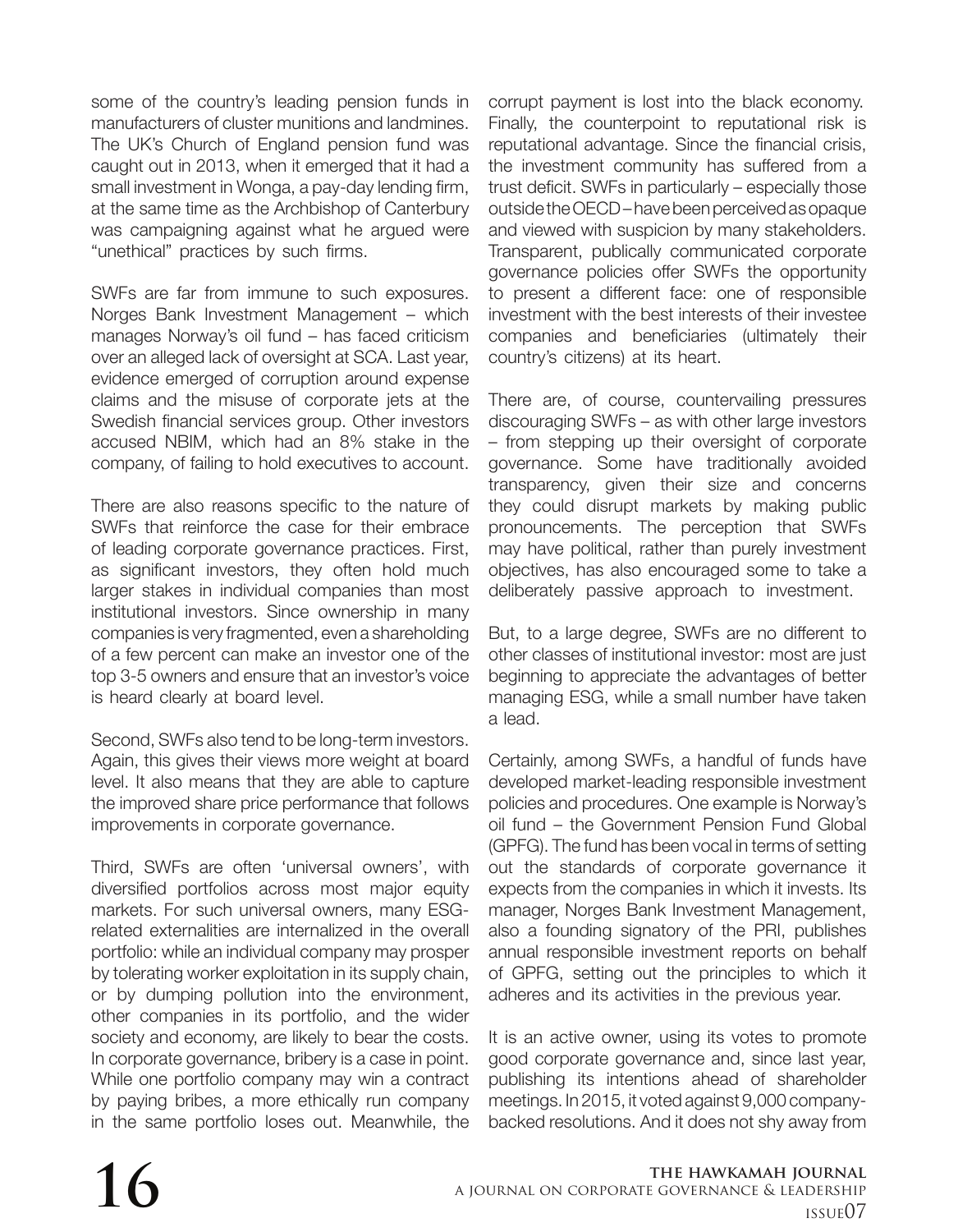divestment: last year, it sold out of 73 companies on environmental or governance grounds.

Other funds have also developed sophisticated responsible investment policies. New Zealand Superfund, for example, has developed a comprehensive Responsible Investment Framework<sup>3</sup> that sets out how it integrates consideration of ESG issues into investment decision-making. That framework is based upon the PRI's six Principles, and standards such as the International Corporate Governance Network (ICGN) guidelines on proxy voting, and UN Global Compact principles for corporate responsibility.

Among other things, it stresses its active ownership of the companies in which it invests, to encourage high governance standards and to enter into dialogue with companies that significantly breach standards to encourage improved practice.

Similarly, Australia's Future Fund takes the view that "good governance (i.e. how an organization is structured, operated and controlled and how it manages environmental, social and regulatory risks and opportunities) protects and creates investment value". To that end, it has set out nine voting principles relating to, inter alia, corporate disclosure, shareholder rights, board composition, oversight, poison pills and remuneration systems.

Meanwhile, and perhaps less publicly, some of the older sovereign funds have become more active shareholders. According to a recent investor relations survey 4 by Bank of New York Mellon, 65% of 550 respondents from publicly listed companies had communicated with SWFs in 2015, up from 57% in 2013. Overall, 42% had engaged with NBIM, 38% with the Government of Singapore Investment Corporation, and 30% with the Abu Dhabi Investment Authority.

So what steps should be taken by SWFs that want to implement best practice on corporate

governance? The good news is that there is a substantial body of experience, frameworks and advice available. As a starting point, there are a number of governance standards and codes aimed at institutional investors in general, and SWFs in particular, that provide an initial framework for improved corporate governance performance.

Of particular relevance are the so-called Santiago Principles. Launched in 2008 by the International Working Group of Sovereign Wealth Funds, the 24 voluntary "Generally Accepted Principles and Practices" (GAPP) cover all aspects of SWF activities. GAPP 21 directly addresses governance. It recommends that, if an SWF chooses to exercise its ownership rights, it should do so in a way that is consistent with its investment policy and protects the financial value of its investments. It should also publicly disclose its approach to voting securities.

Other standards include the UN Global Compact, stewardship codes developed by various governments, including those of the UK and Japan and, of course, those developed by the organisation that I chair, the PRI, which has a wealth of tools and resources to help signatories get started.

More generally, stewardship and corporate governance should be framed within the bigger picture of managing ESG or non-financial risk. Such risks might better be understood as 'future financial' risks – that is, risks that have not yet found expression in a company's financial performance.

We would argue that it is incumbent upon all institutional investors, including SWFs, to understand these risks (and opportunities). This requires resources: from external investment consultants and, internally, in terms of training for existing staff, and possibly hiring a dedicated internal responsible investment and corporate governance specialist.

 https://www.nzsuperfund.co.nz/sites/default/files/documents-sys/Responsible%20Investment%20Framework. 3 pdf

4BNY Mellon; Global Trends in Investor Relations 2015: A Survey Analysis of IR Practices Worldwide, 2016.